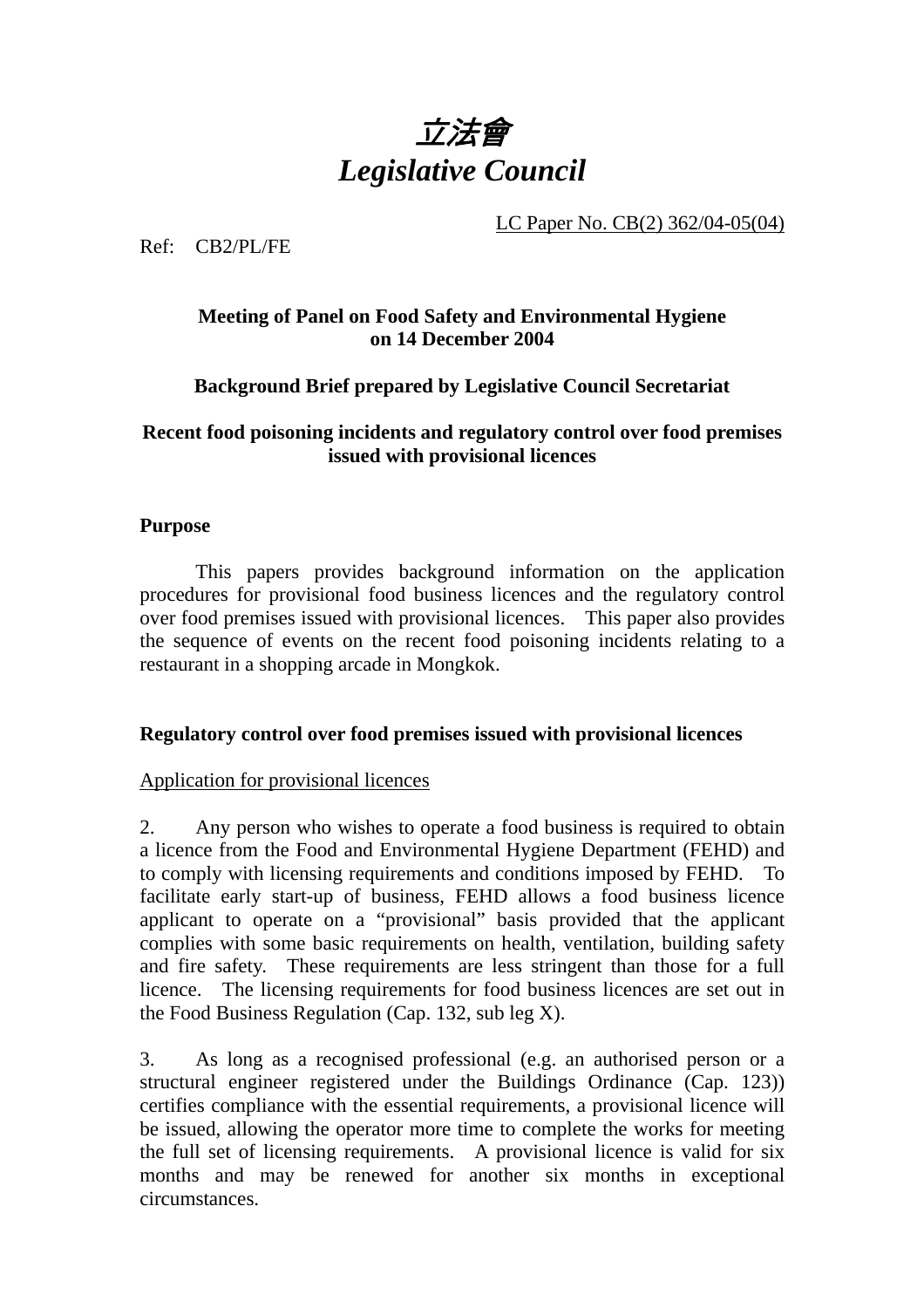4. Application for a provisional licence is entirely optional. However, application for a provisional licence without applying for a full licence will not be considered by the licensing authority. According to FEHD's website, the performance pledges for licence applications are as follows –

|     | <b>Processing Steps</b>                                               | <b>Standard Response Time</b>                                                                                                  |
|-----|-----------------------------------------------------------------------|--------------------------------------------------------------------------------------------------------------------------------|
| (a) | <b>Holding Application Vetting</b><br>Panel                           | 20 working days from accepting the<br>application for licence                                                                  |
| (b) | Issuance of Letter of<br><b>Requirements (Provisional</b><br>Licence) | Immediately after confirmation of the<br>as being suitable<br>premises<br>for<br>licensing at the Application Vetting<br>Panel |
| (c) | Issuance of Letter of<br>Requirements (Full Licence)                  | Six working days after confirmation<br>of the premises as being suitable for<br>licensing at the Application Vetting<br>Panel  |
| (d) | Final Verification Inspection                                         | Eight working days from receipt of<br>report of compliance by applicant                                                        |
| (e) | Issuance of Full Licence                                              | Seven working days<br>from Final<br>Verification Inspection                                                                    |
| (f) | <b>Issuance of Provisional Licence</b>                                | Seven working days from receipt of<br>acceptable certificates of compliance                                                    |

A flow chart showing the restaurant licensing procedures is in the **Appendix**.

Regulatory control over food premises

5. At present, FEHD issues warnings to provisional food business licensees for breaches of licensing requirements. For serious breaches (such as unauthorised reduction in food room size), FEHD may suspend the licence until rectification work is done.

6. Under section 35 of the Food Business Regulation, any person who operates food business without a licence shall be liable on summary conviction to a fine at level 5 (i.e. \$ \$50,000) and imprisonment for six months, and an additional fine of \$900 for each day where the offence is a continuing offence.

7. Under section 128B of the Public Health and Municipal Services Ordinance (Cap. 132), the Director for Food and Environmental Hygiene (DFEH) may apply to the court for a closure order to close premises for carrying out activities without the requisite licence or permit.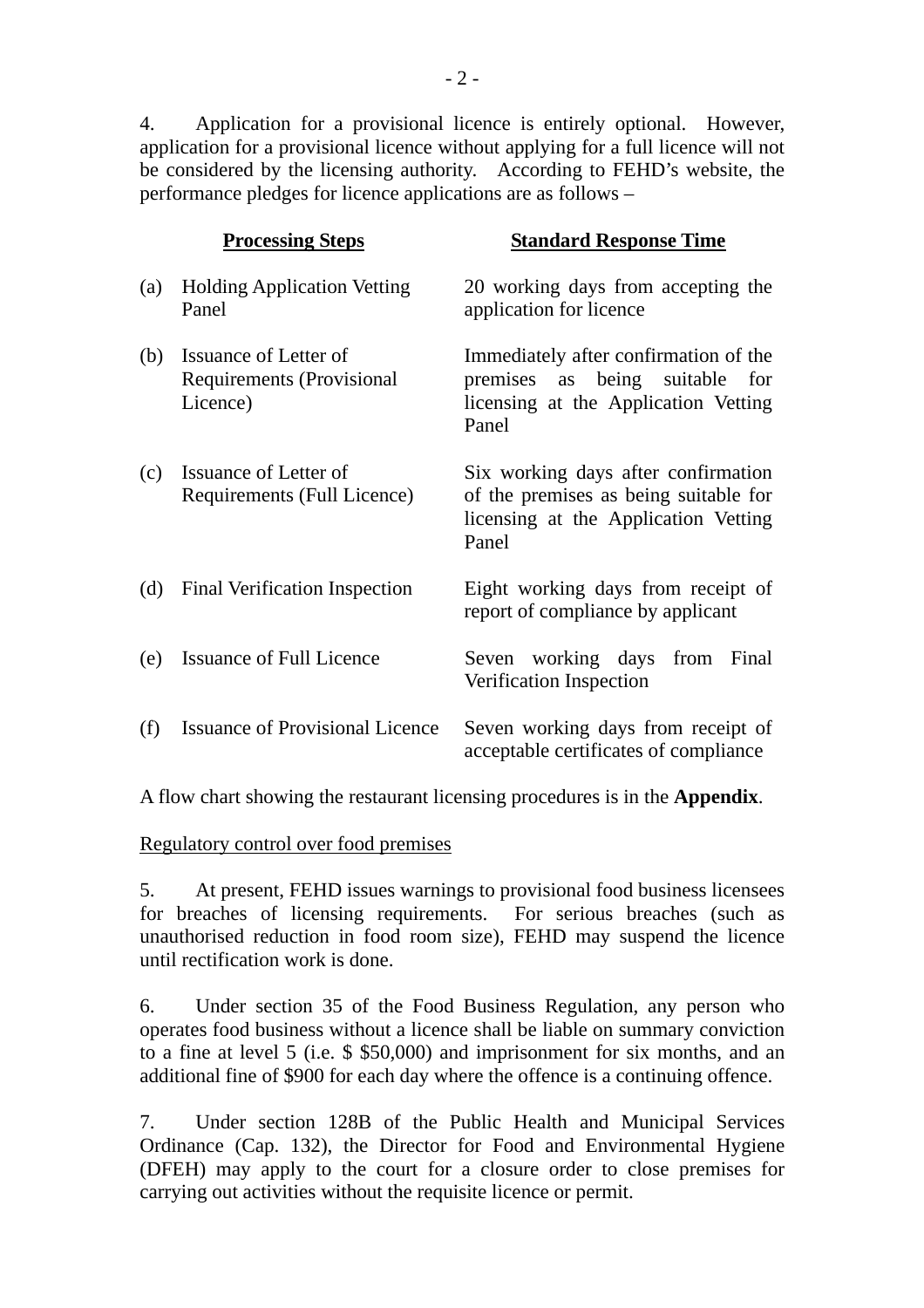8. DFEH is empowered under section 128C of Cap. 132 to make a closure order to close immediately premises that pose immediate health hazard to the public. The food premises will remain closed until disinfection is completed to the satisfaction of DFEH. It may only be re-opened when DFEH is fully satisfied that the immediate health hazard on the premises has been eliminated.

Improvement measures to the provisional licence system

9. To prevent abuse of the provisional licence system by unscrupulous applicants, Team Clean proposed in its Final Report that –

- (a) a provisional licence be cancelled should there be non-compliance with any of the provisional licensing requirements. The application for a full licence would not be affected if the applicant eventually complies with all the relevant licensing requirements; and
- (b) demerit points and consequential penalties in the form of suspension or cancellation of licence during the provisional licence period be borne by the food premises concerned after a full licence has been issued.

#### Members' concerns

10. The Panel on Food Safety and Environmental Hygiene discussed Team Clean's recommendations above at the meeting on 18 December 2003. The Administration advised that the proposal sought to plug the loophole that some operators had abused the provisional licence system to avoid complying with the licensing requirements for a full licence. Members did not raise objection to the Administration's proposal. Hon Tommy CHEUNG advised the Panel that the trade was generally in support of the proposal although some food business operators did not agree that demerit points and consequential penalties incurred during the provisional licence period should be borne by the food premises concerned after a full licence had been issued. Moreover, the trade was concerned about the long time taken to obtain a full licence. Mr CHEUNG considered it necessary to conduct an overall review of the licensing framework and the enforcement system.

## **Sequence of events on the food poisoning incidents relating to a restaurant in a Mongkok shopping arcade**

11. The following is the sequence of events based on media reports and press releases issued by the Government –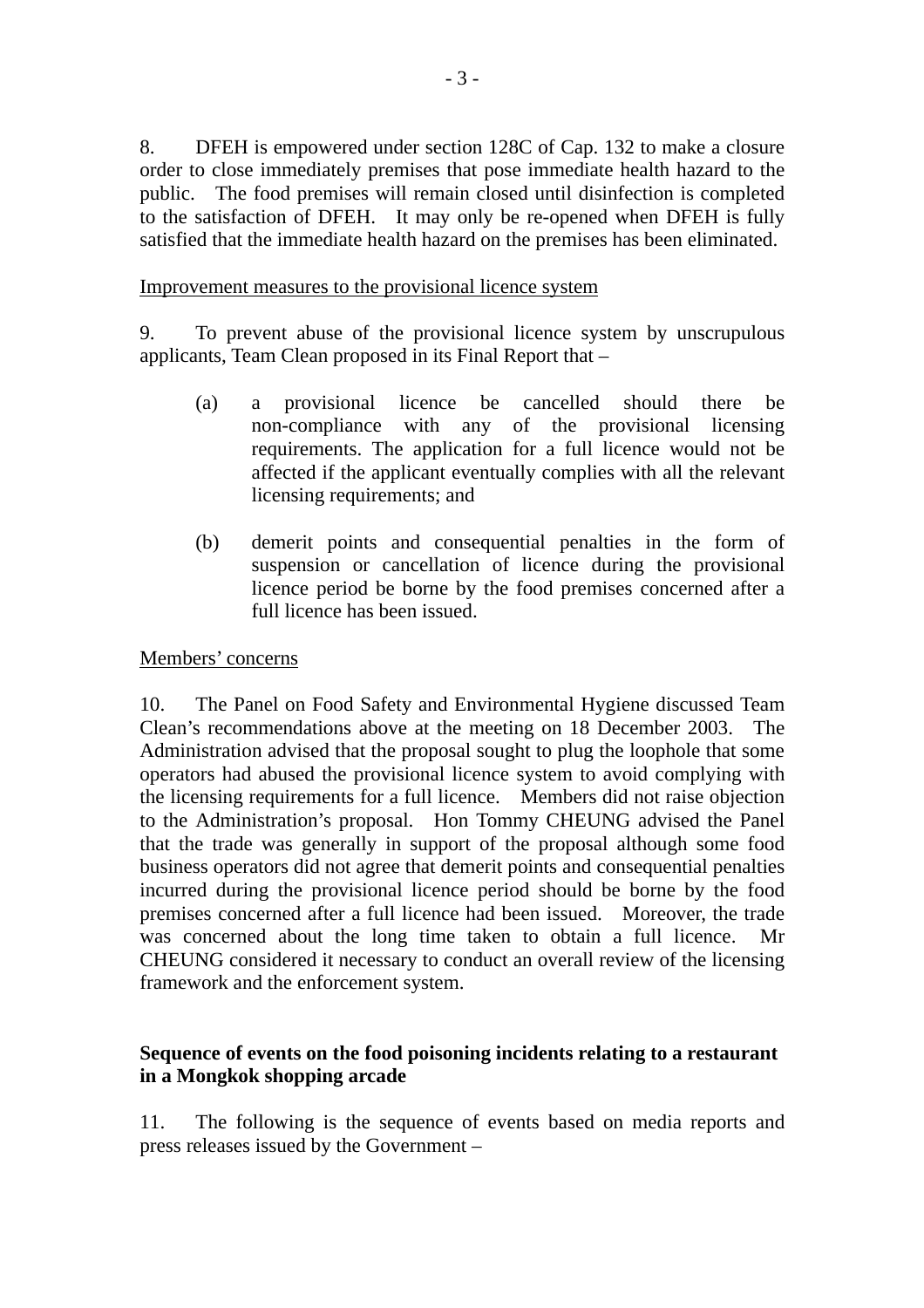# **Date Event** 17 November 2004 According to newspaper reports, the restaurant

- concerned commenced business without a food business licence.
- 23 November 2004 According to newspaper reports, the restaurant was issued a provisional licence by FEHD.
- 24 November 2004 According to Government's press release, the Centre for Health Protection (CHP) of the Department of Health and FEHD received the first report of suspected food poisoning case after consuming food at the restaurant concerned on 20 November 2004. Investigation was carried out by the relevant departments.
- 27 November 2004 CHP informed the public of reports of suspected food poisoning incidents involving four groups of people (a total of **12** persons involved) who had consumed food at a restaurant in a Mongkok shopping arcade on 23 and 24 November 2004.
- 28 November 2004 According to Government's press release, a total of **22** persons were affected as at 28 November 2004. FEHD ordered the restaurant concerned to close in order to carry out disinfection and further investigation.
- 29 November 2004 According to Government's press release, CHP received another 17 reports of food poisoning incidents after consuming food at the same restaurant. As at 29 November 2004, a total of **60** persons in 25 groups were affected.
- 30 November 2004 According to Government's press release, CHP confirmed that another 42 persons in 18 groups (i.e. a total of **102** persons as at 30 November 2004) were affected after consuming food at the same restaurant.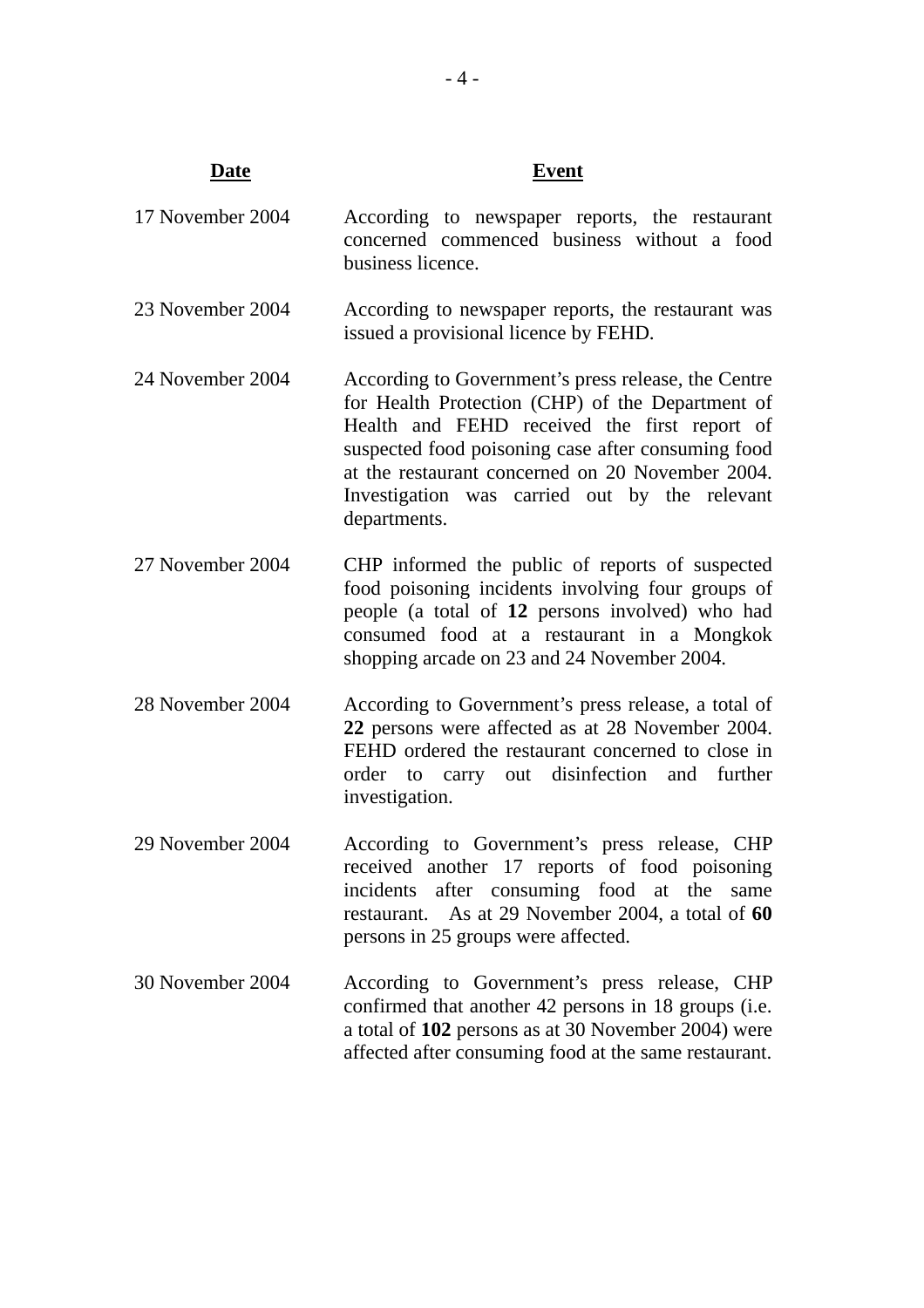| 1 December 2004 | A stool sample of one of the persons affected in the<br>food poisoning case yield a positive result for vibrio<br>parahemolyticus.                                                                                                                                        |
|-----------------|---------------------------------------------------------------------------------------------------------------------------------------------------------------------------------------------------------------------------------------------------------------------------|
|                 | According to Government's press release, 34 more<br>people in 14 groups reported to CHP that they were<br>feeling unwell after having meals at the restaurant<br>concerned. As at 1 December 2004, a total of 136<br>people were affected in the food poisoning outbreak. |
| 2 December 2004 | According to Government's press release, 18 more<br>people felt unwell after consuming food at the<br>restaurant concerned. As at 2 December 2004, a<br>total of 154 persons were affected.                                                                               |
| 3 December 2004 | According to newspaper reports, 13 more people felt<br>unwell after consuming food at the restaurant<br>concerned. As at 3 December 2004, a total of 167<br>persons were affected.                                                                                        |
| 4 December 2004 | According to newspaper reports, 12 more people felt<br>unwell after consuming food at the restaurant<br>concerned. As at 4 December 2004, a total of 179<br>persons were affected.                                                                                        |

Council Business Division 2 Legislative Council Secretariat 10 December 2004